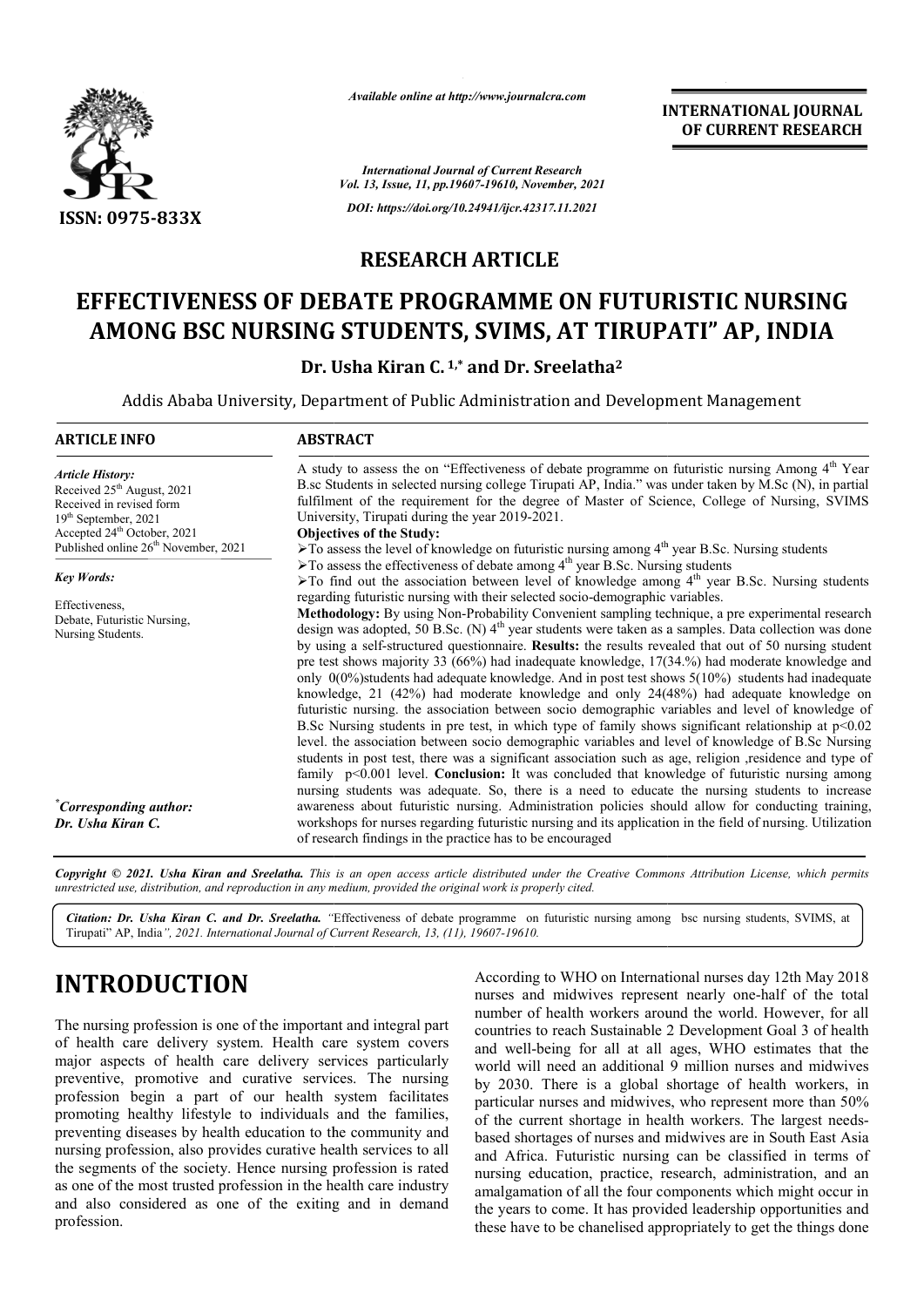for the benefit of the patient and provide quality health care ie affordable by the patient with the advent of specialist. Nurses as pain control nurse, infection control nurse, skin care nurse and diabetic educator nurse have a wide range of expanded roles. The future of nursing doesn't only include RNsnurse practitioners are a huge part of America's healthcare system. There are nearly 300,000 nurse practitioners licensed in the US, providing essential care to a country experiencing a shortage of physicians. By 2032, the US could see a physician shortage of nearly 122,000 a deficit that will be felt by Americans everywhere. But Physicians assistants and nurse practitioners (NPs) will likely play a significant role in alleviating that problem. Job growth in the NP sector is predicted to explode between now and 2028, it is projected to grow 26 percent.

2010 marked the start of a new age in nursing when the Institute of Medicine (IOM) recommended that 80 percent of all nurses hold a Bachelor's of Science in Nursing (BSN) by 2020. While America isn't quite there yet, there's hope of hitting that benchmark by 2025. In some states-like New Yorkit will be mandatory to earn a BSN within ten years of becoming a licensed nurse. Registered nurses without a BSN may consider going back to school, perhaps choosing an online program along the way. With so many excellent universities offering quality nursing programs, online learning is an attractive way for working professionals with busy schedules to earn a degree.

## **MATERIALS AND METHODS**

**Research approach**: Pre experimental one group pre -test and post-test research design.

**Setting of the study:** College of Nursing, SVIMS, Tirupati.

**Study population:** Students studying 4<sup>th</sup> year B.Sc. Nursing **Study sample:** Students studying 4<sup>th</sup> year B.Sc. Nursing, SVIMS, Tirupati.

**Sample size**: 50 students were taken.

**Sampling technique:** Non – Probability Convenient sampling technique was adopted for the present study.

#### **Criteria for sample selection**

**Inclusion criteria**

#### **Students who are**

- Willing to participate in the study
- Available at the time of data collection

#### **Exclusion criteria**

#### **Students who are**

- Not available at the time of study
- Not willing to participate

#### **DEVELOPMENT AND DESCRIPTION OF THE TOOL**

The tool acts as an instrument to collect data from the respondent of the study (Polit and Beck, 2004) and at the same time it adds to the body of general knowledge in the discipline, that enables to collect the data or to answer the researcher question or to test hypothesis and evaluate outcome of

particular collection. The researcher developed the tool based on the objectives of the study.

A closed ended Structured Questionnaire was used to collect the necessary data from the samples. The tool consists of section I & II.

Section I consists of Socio-demographic data

Section-II consists of Structured Questionnaire on Knowledge regarding futuristic nursing.

**RELIABILITY OF THE TOOL:** Reliability of the tool is defined as the expert to which the important fields the same results in repeated measures. It concerns with stability internal consistency and homogeneity. It was conducted in SVIMS, Tirupati. To establish the reliability of Cronbach's Alpha Reliability method was used. Tool was administered to 10 members who were not included in the pilot study. The reliability score was r=0.86 which means tool was highly reliable.

**PILOT STUDY:** The pilot study is small version of traits runs done in preparation for major studies, formal permission was obtained from the school authority. Pilot study was conducted on 10 students were taken from SVIMS, Tirupati who fulfil the inclusion criteria were selected, obtained consent from them by establishing good rapport and the sample for pilot study was based on non-probability convenience sampling technique. Investigator administered the questionnaire to assess knowledge regarding futuristic nursing among Nursing students and instructions were given to them to answer questionnaire frankly. Findings of the study revealed that the tool was feasible and practicable to conduct the study.

**PROCEDURE FOR DATA COLLECTION:** The investigator initially establishes rapport with the study subjects, then the questionnaire was used to collect data from Nursing students. The time limit of 30 minutes was taken, by the investigator to each sample. The investigator maintained confidentiality and had no difficulty in collecting the data.

**PLAN FOR DATA ANALYSIS:** The study was planned to analyze based on the study objectives with the help of descriptive and inferential statistics.

#### **FINDINGS**

**EFFECTIVENESS OF LEVEL OF KNOWLEDGE ON FUTURISTIC NURSING AMONG BSC NURSING STUDENTS IN PRE TEST AND POST TEST**

|                          |           |       | $N = 50$  |       |  |
|--------------------------|-----------|-------|-----------|-------|--|
| Level of Knowledge       | Pre test  |       | Post test |       |  |
|                          | Frequency | $\%$  | Frequency | $\%$  |  |
| Inadequate $(\leq 50\%)$ | 33        | 66.00 |           | 10.00 |  |
| Moderate (51-75%)        | 17        | 34.00 | 21        | 42.00 |  |
| Adequate (>75%)          |           | 0.00  | 24        | 48.00 |  |
| Total                    | 50        | 100   | 50        | 100   |  |

Table: 1 the above table shows the effectiveness of Debate programme, pre test shows majority 33(66%) students had inadequate knowledge, 17(34%) had moderate knowledge and only 0 (0.00%) had adequate knowledge. And in post test shows 5(10%) students had inadequate knowledge, 21 (42%) had moderate knowledge and only 24(48%) had adequate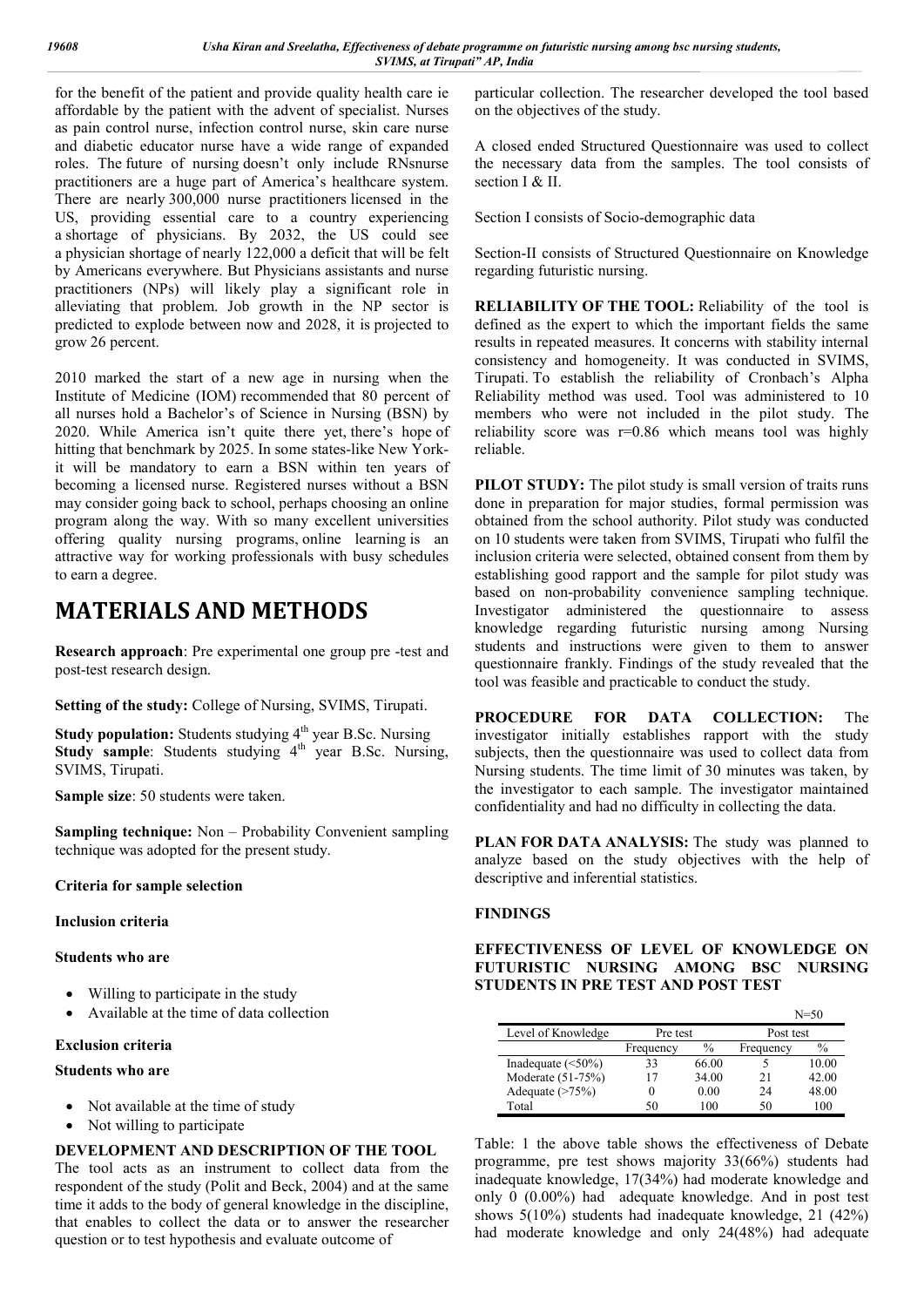knowledge on futuristic nursing. Table: 2 shows the mean and standard deviation of pre test as 11.60 and 2.38 and mean and standard deviation of post test was 17.18 and 4.00 respectively. t-value shows that 5.387

inadequate knowledge, 17(34.%) had moderate knowledge and only 0(0%)students had adequate knowledge. And in post test shows 5(10%) students had inadequate knowledge, 21 (42%) had moderate knowledge and only 24(48%) had adequate

#### **MEAN AND STANDARD DEVIATION OF PRE TEST AND POST TEST SCORES ON NURSING INFORMATICS AMONG BSC NURSING STUDENTS**

**Mean & Standard deviation of pre test and post test scores of BSc nursing students**

|                    | $N = 50$ |                    |                                          |                    |         |                    |     |
|--------------------|----------|--------------------|------------------------------------------|--------------------|---------|--------------------|-----|
| Level of Knowledge | Pre test |                    | Post test                                |                    | t-value | <sup>2</sup> value | Sig |
|                    | Mean     | Standard deviation | Mean                                     | Standard deviation | 5.387   | 0.000              | **  |
|                    | 1.60     | 2.38               | $\overline{ }$<br>1 <sup>C</sup><br>7.10 | 4.00               |         |                    |     |

### **DISCUSSION**

The discussion of the findings is much more subjective section of a research report than presentation of the findings. This chapter deals with the discussion which was based on the findings obtained from the statistical analysis and its relation. The purpose of the study was "Effectiveness of debate on futuristic Nursing among B.sc Nursing Students, SVIMS, At Tirupati"

#### **OBJECTIVES**

- To assess the level of knowledge on futuristic nursing among B.Sc nursing students.
- To assess the effectiveness of debate on futuristic nursing among B.Scnursing students.
- To find out the association between level of knowledge among  $4<sup>th</sup>$  year BSc nursing students regarding futuristic nursing with their selected socio demographic variables .

**The first objective of the study is to assess the level of knowledge on futuristic nursing among nursing students:** The study results revealed that out of 50 Nursing students, pre test shows majority 33 (66%) had inadequate knowledge, 17(34.%) had moderate knowledge and only 0(0%)students had adequate knowledge. And in post test shows 5(10%) students had inadequate knowledge, 21 (42%) had moderate knowledge and only 24(48%) had adequate knowledge on on futuristic nursing.

#### **The following study supports the above objective**

**Kaviraj motakpalli**: A descriptive cross-sectional study design was used to identify the nursing students' attitudes toward nursing profession among nursing students of kalaburagi, Karnataka. The study was carried out in 240 nursing students. The researcher used structured questionnaires to collect the data. The result shows that Only 27.9% students had family members or relatives in the nursing profession. The reasons for joining nursing revealed 80.42% students were self motivated to perceive nursing as a carrier. Regarding perception 97.08% perceived nursing as an opportunity to serve humanity and 92.52% perceive nursing as a caring profession. The researcher concluded that though nursing is regarded as a caring, dignify and respectful profession still many don't want to work locally. More than half of the students were interested to work in abroad.**<sup>8</sup>**

**The second objective of the study is to evaluate effectiveness of panel discussion on nursing informatics among B.Scnursing students:** The study results revealed that, out of 50 Nursing students pre test shows 33 (66%) had

knowledge on The third objective of the study is to associate the relationship between demographic variables and the level of knowledge regarding nursing informatics among B.Sc students the association between socio demographic variables and level of knowledge of B.Sc Nursing students in post test, there was a significant association such as age , religion ,residence and type of family p<0.001 level. the association between socio demographic variables and level of knowledge of B.Sc Nursing students in post test, there was a significant association such as age , religion ,residence and type of family p<0.001 level.

#### **CONCLUSION**

These findings suggested that extensive education programmes were needed to bring awareness among nursing students .So nursing institutions need to encourage to improve knowledge on futuristic nursing among nursing g students. Administration policies should allow for conducting training, workshops for nurses regarding futuristic nursing and its application in the field of nursing.

#### **RECOMMENDATIONS**

- **•** A similar study can be conducted in larger group
- **•** A comparative study can be conducted between degree and post graduation students
- **•** A similar study can be conducted in by using other techniques of education

### **REFERENCES**

- Seetha Lakshmi, Futuristic nursing, Nightingale nursing times, volume 5,may 2009, pp no 17-18.
- Kaviraj M et al (2018) "Futuristic perception and carrier aspects of nursing profession among nursing students", International Journal of Community Medicine and Public Health, Vol-5, Issue-9.
- Shabeer P Basheer, S. Yaseenkhan, (2014) "A Concise Text Book of Advanced Nursing Practice" 2nd edition, EMMESS publishers West of Chord Road. Page no
- Available at: http://www.who.int/mediacentre/ factsheets/nursing-midwifery/en. Accessed on 3 July 2018.
- Margaret M. Moloney, professionalization of nursing, published by J.B. Lippincott company pp no 309-320.
- https://globalhealtheducation.com/article/future-nursing
- Suresh K S (2014), Nursing Research and statistics,  $2<sup>nd</sup>$  edition, Elsevier publications, a division of reed Elsevier India private limited, Chennai, 291.